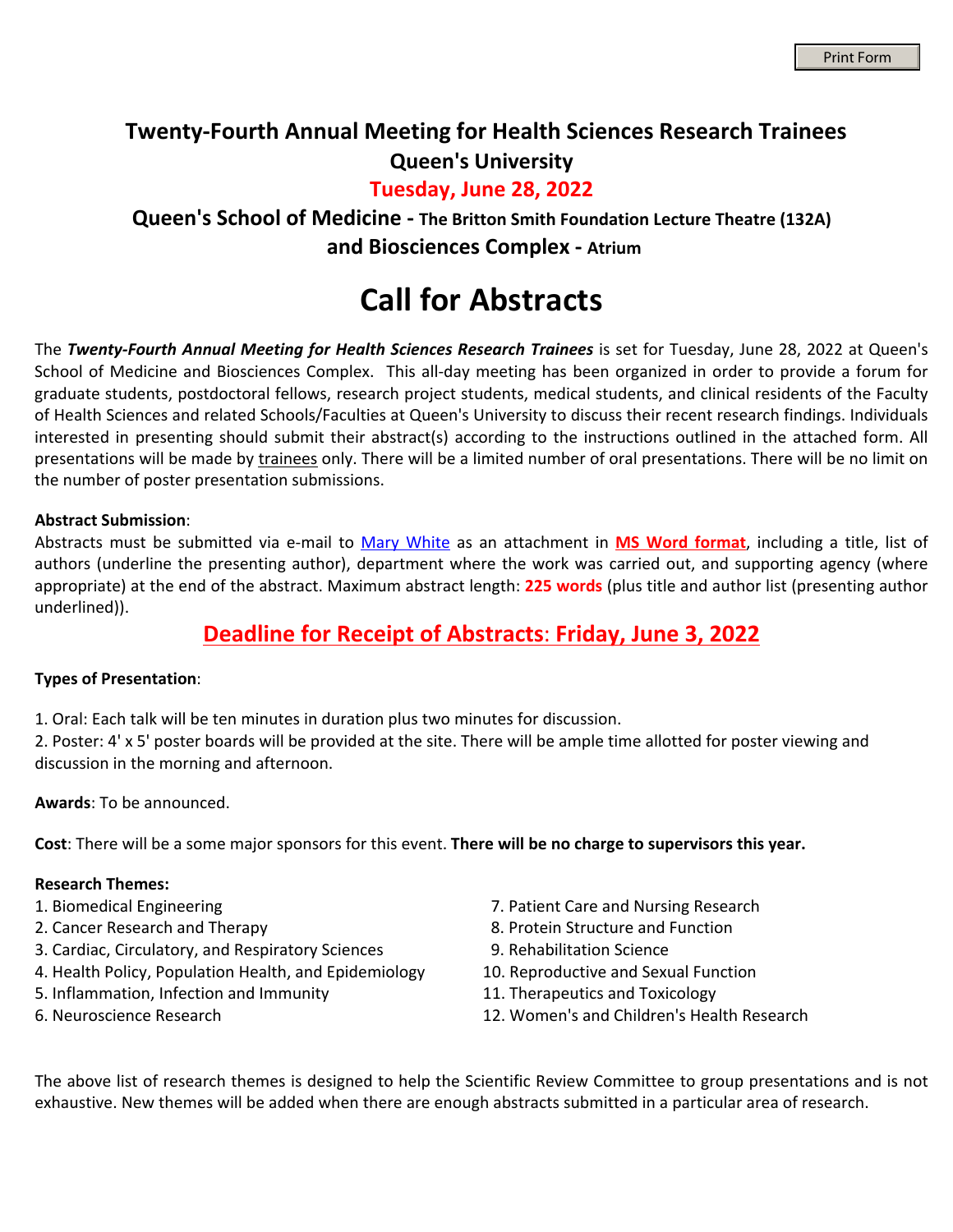# **Twenty-Fourth Annual Meeting for Health Sciences Research Trainees Queen's University**

### **Tuesday, June 28, 2022**

**Queen's School of Medicine - The Britton Smith Foundation Lecture Theatre (132A)**

 **and Biosciences Complex - Atrium**

### **ABSTRACT FORM**

### **Deadline for Abstract Submission: Friday, June 3, 2022**

Please submit this form electronically with every abstract submission

# **Please send to Mary White [mary.white@queensu.ca](mailto:mary.white@queensu.ca)**

| Presenter's Name:                                  |                                                                |                                        |  |  |
|----------------------------------------------------|----------------------------------------------------------------|----------------------------------------|--|--|
| Email:                                             |                                                                |                                        |  |  |
| Dept/School/Division:                              |                                                                |                                        |  |  |
| Tel:                                               | Fax:                                                           | Pl's Email:                            |  |  |
|                                                    | □ YES, I would like to be considered for an Oral Presentation. |                                        |  |  |
| Please check one:                                  |                                                                |                                        |  |  |
| $\Box$ Graduate Student                            | <b>Postdoctoral Fellow</b><br>Resident                         | Undergraduate                          |  |  |
| $\Box$ Other<br>(Please specify):                  |                                                                |                                        |  |  |
| Research Themes (Please check only one):           |                                                                |                                        |  |  |
| <b>Biomedical Engineering</b>                      |                                                                | Patient Care and Nursing Research      |  |  |
|                                                    | <b>Cancer Research and Therapy</b>                             | <b>Protein Structure and Function</b>  |  |  |
|                                                    | $\Box$ Cardiac, Circulatory, and Respiratory Sciences          | <b>Rehabilitation Science</b>          |  |  |
| Health Policy, Population Health, and Epidemiology | $\Box$ Reproductive and Sexual Function                        |                                        |  |  |
|                                                    | Inflammation, Infection and Immunity                           | $\Box$ Therapeutics and Toxicology     |  |  |
| Neuroscience Research                              |                                                                | Women's and Children's Health Research |  |  |
| Field of Study: (please choose one)                |                                                                |                                        |  |  |
| Keywords (maximum of 3)                            |                                                                |                                        |  |  |
|                                                    |                                                                |                                        |  |  |
|                                                    |                                                                |                                        |  |  |
| Title of Abstract:                                 |                                                                |                                        |  |  |
|                                                    |                                                                |                                        |  |  |
|                                                    |                                                                |                                        |  |  |